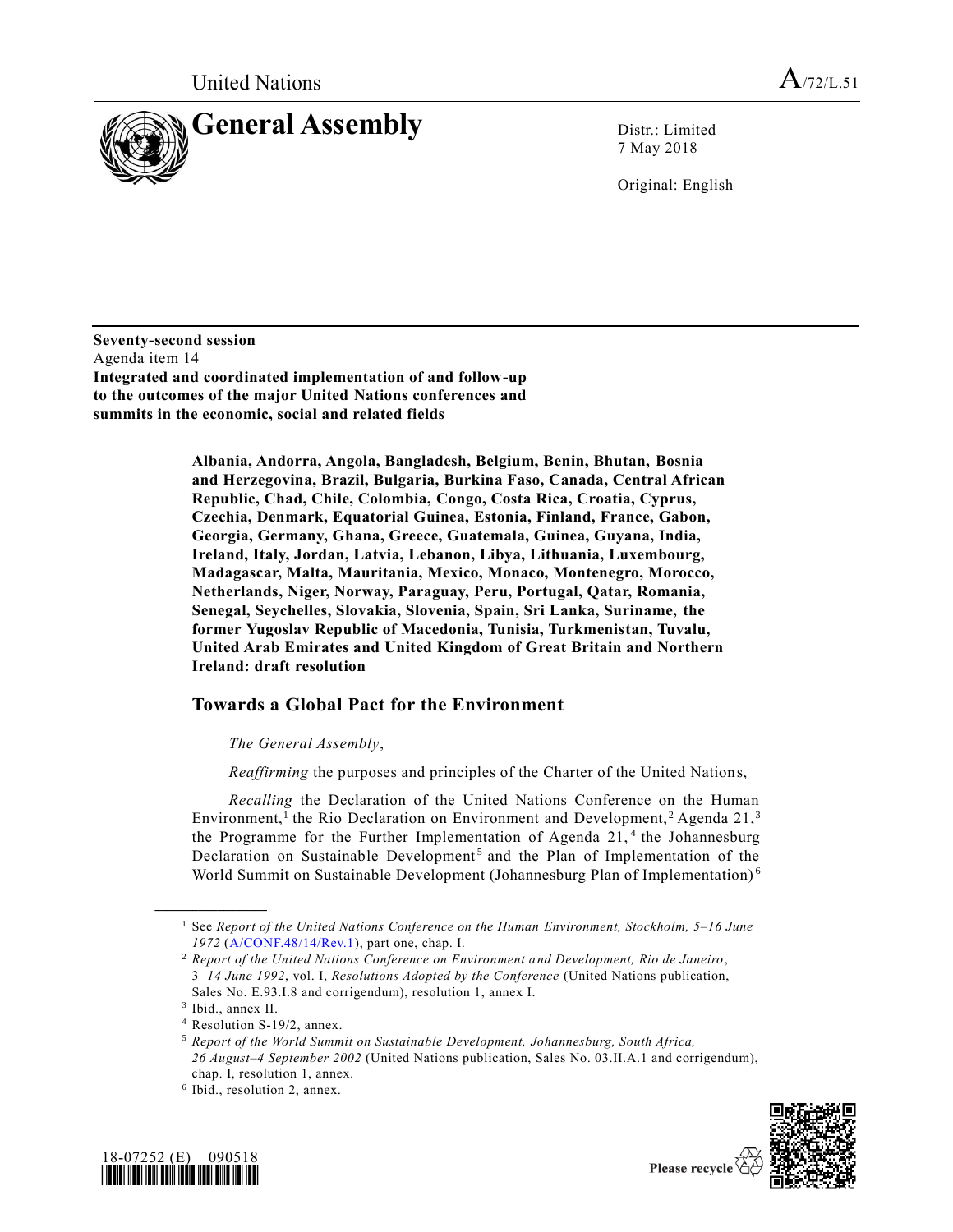and the outcome document of the United Nations Conference on Sustainable Development, entitled "The future we want"<sup>7</sup>, as well as the outcomes of all the major United Nations conferences and summits in the economic, social and environmental fields,

*Recognizing* existing obligations and commitments under international environmental law,

*Reaffirming* all the principles of the Rio Declaration,

*Reaffirming also* its resolution [70/1](https://undocs.org/A/RES/70/1) of 25 September 2015, entitled "Transforming our world: the 2030 Agenda for Sustainable Development", in which it adopted a comprehensive, far-reaching and people-centred set of universal and transformative Sustainable Development Goals and targets, its commitment to working tirelessly for the full implementation of the Agenda by 2030, its recognition that eradicating poverty in all its forms and dimensions, including extreme poverty, is the greatest global challenge and an indispensable requirement for sustainable development, its commitment to achieving sustainable development in its three dimensions — economic, social and environmental — in a balanced and integrated manner, and to building upon the achievements of the Millennium Development Goals and seeking to address their unfinished business,

*Noting* the convening of the high-level event held on the sidelines of the seventy-second session of the General Assembly on 19 September 2017, entitled "Summit on a Global Pact for the Environment",

*Stressing* the need to continue to address, in a comprehensive and coherent manner, the challenges posed by environmental degradation in the context of sustainable development,

1. *Requests* the Secretary-General to submit to the General Assembly at its seventy-third session in 2018 a technical and evidence-based report that identifies and assesses possible gaps in international environmental law and environment-related instruments with a view to strengthening their implementation;

2. *Decides* to establish an ad hoc open-ended working group, under the auspices of the General Assembly, to consider the report and discuss possible options to address possible gaps in international environmental law and environment-related instruments, as appropriate, and, if deemed necessary, the scope, parameters and feasibility of an international instrument, with a view to making recommendations, which may include the convening of an intergovernmental conference to adopt an international instrument, to the Assembly during the first half of 2019;

3. *Also decides* that the ad hoc open-ended working group shall be open to participation by all States Members of the United Nations and all members of the specialized agencies;

4. *Further decides* that attendance at the sessions of the ad hoc open-ended working group as observers will be opened to relevant non-governmental organizations in consultative status with the Economic and Social Council in accordance with the provisions of Council resolution [1996/31](https://undocs.org/E/RES/1996/31) of 25 July 1996, as well as to those that were accredited to relevant conferences and summits,  $8$  on the understanding that participation means attending formal meetings, unless otherwise

**\_\_\_\_\_\_\_\_\_\_\_\_\_\_\_\_\_\_**

<sup>7</sup> Resolution [66/288,](https://undocs.org/A/RES/66/288) annex.

 $8$  Reference is made to the non-governmental organizations that were accredited to the following relevant conferences and summits: the United Nations Conference on Environment and Development, the World Summit on Sustainable Development, the United Nations Conference on Sustainable Development and the United Nations summit for the adoption of the post-2015 development agenda.